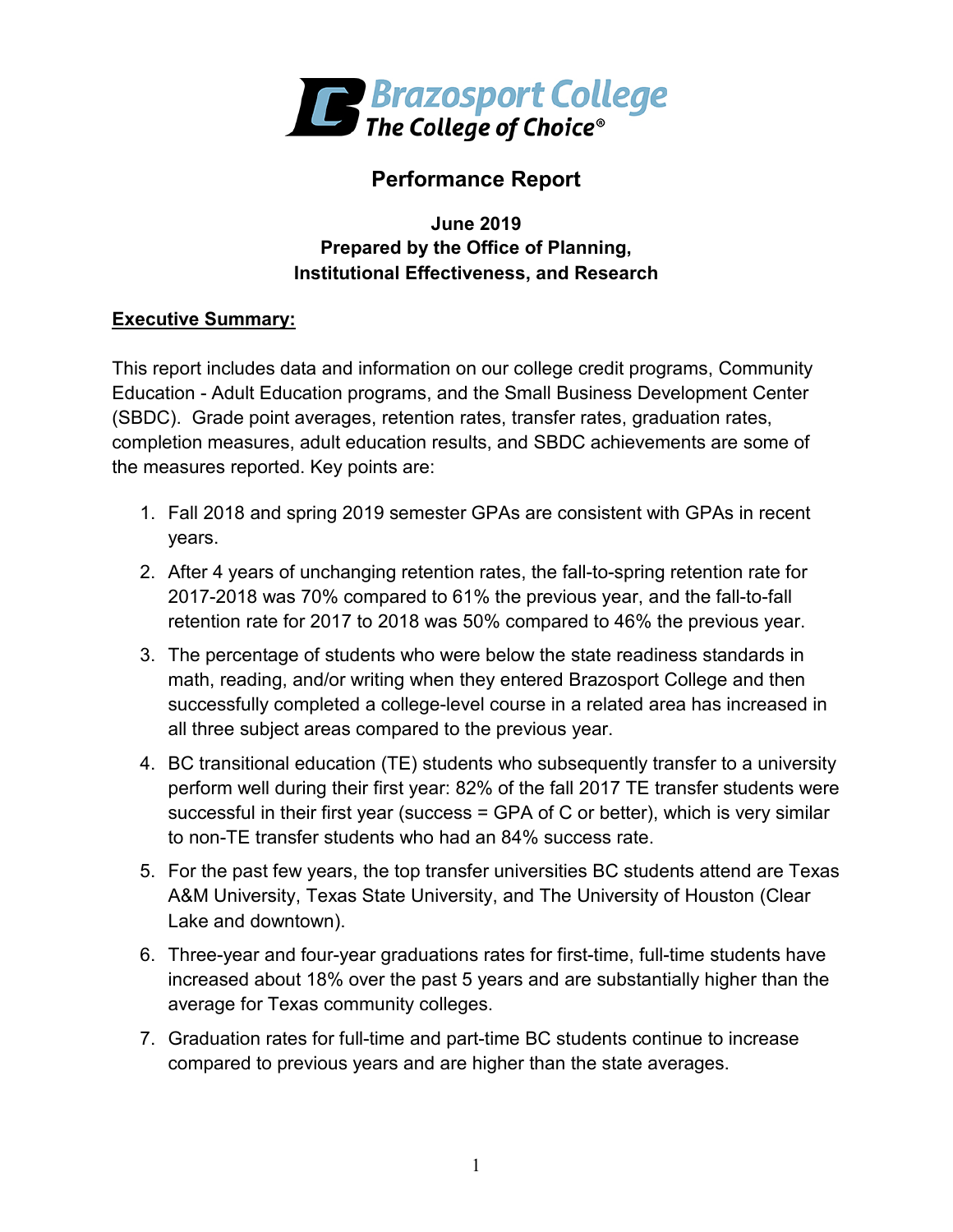- 8. The average time that BC students take to complete an associate degree is declining (3.7 years compared to 3.9 years the previous academic year) and is better than the state average of 4.0 years.
- 9. About 61% of Community Education students who enrolled in programs for High School Equivalency, Adult Basic Education, or ESL completed their programs. This percentage is a little lower than the previous year due to students who were unable to return after Hurricane Harvey.
- 10.In 2017-18, the SBDC served almost 300 clients representing 32 new business starts, 113 new jobs, and \$7M in investments. The number of new jobs was a bit lower than recent years, but the number of new business starts was a bit higher than recent years.

### **Grade Point Averages**

The following table shows term (not cumulative) grade point averages for the past five years by semester and general instructional area. There is some fluctuation in GPAs when disaggregated by instructional area, but grade point averages have remained fairly consistent over this period.

| <b>TERM Grade Point Averages</b> |                 |                                           |                                                                    |                                                      |  |
|----------------------------------|-----------------|-------------------------------------------|--------------------------------------------------------------------|------------------------------------------------------|--|
| Year                             | <b>Semester</b> | Academic<br><b>Grade Point</b><br>Average | <b>Workforce</b><br><b>Education</b><br><b>Grade Point Average</b> | <b>College-Wide</b><br><b>Grade Point</b><br>Average |  |
| 2014-15                          | Fall            | 2.57                                      | 3.13                                                               | 2.78                                                 |  |
|                                  | Spring          | 2.69                                      | 3.12                                                               | 2.85                                                 |  |
| 2015-16                          | Fall            | 2.70                                      | 3.11                                                               | 2.84                                                 |  |
|                                  | Spring          | 2.86                                      | 3.11                                                               | 2.95                                                 |  |
| 2016-17                          | Fall            | 2.73                                      | 3.08                                                               | 2.85                                                 |  |
|                                  | Spring          | 2.82                                      | 3.06                                                               | 2.90                                                 |  |
| 2017-18                          | Fall            | 2.76                                      | 3.06                                                               | 2.85                                                 |  |
|                                  | Spring          | 2.88                                      | 3.09                                                               | 2.94                                                 |  |
| 2018-19                          | Fall            | 2.73                                      | 3.03                                                               | 2.82                                                 |  |
|                                  | Spring          | 2.78                                      | 2.98                                                               | 2.85                                                 |  |

Source: Brazosport College Student Files Note:

- Transitional education courses are not included in the GPA calculations.

- BAT Students are included in the Academic GPA.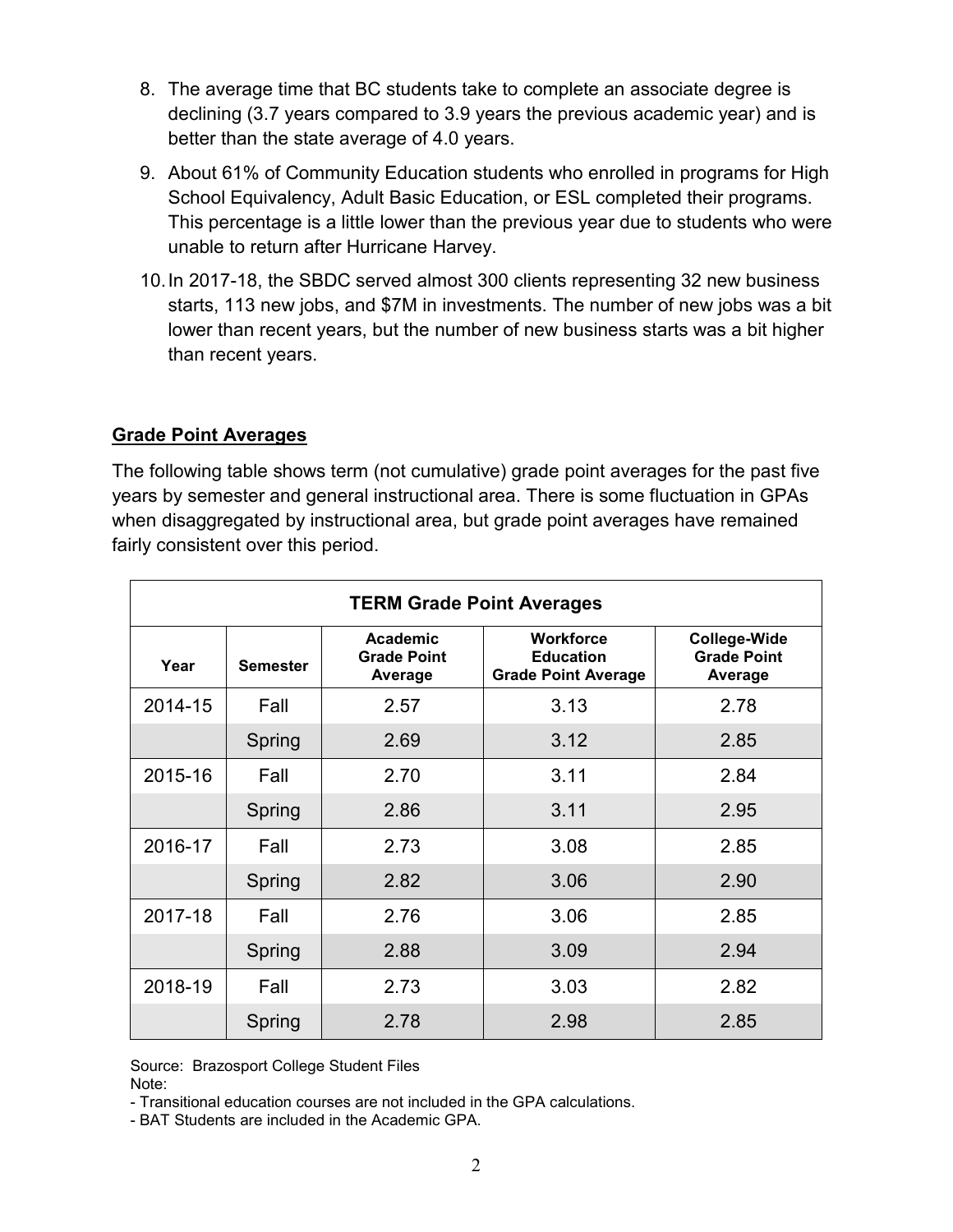## **Retention Rates**

The following graph shows the fall-to-fall and fall-to-spring retention rates from 2013-2014 to 2017-2018. The rates are cohort-based where a cohort is defined to be a set of students who enrolled for the first time in that semester at Brazosport College (BC). First-time college transfers and first-time dual credit students are included in the cohorts.



#### Source: Brazosport College Enrollment Reports

**Fall-to-Fall Retention** refers to the group of students who enroll at Brazosport College for the first time in the fall and enroll the following fall semester. **Fall-to-Spring Retention** refers to the group of students who enroll at Brazosport College for the first time in the fall and enroll the following spring semester.

Prior to fall 2018, retention was calculated using a field that identified the semester a student first enrolled at BC even if the student enrolled in a semester only for BC's Orientation session. In order to correctly identify true first-time students each semester, the first-time student field was updated to reflect the first semester students enrolled in an actual BC course. Therefore, retention rates have been recalculated to accurately report student retention each semester.

Compared to the previous four years, 2017-18 retention rates increased significantly. Fall 2017 to fall 2018 retention rates increased 3.9% while fall 2017 to spring 2018 retention rates increased 9.2%. Even though our community and students were impacted by Harvey, the increase in retention may be due to the Registrar's Office increased enrollment management strategies, Guided Pathways, ACE it, and the Strive 2 Drive campaign.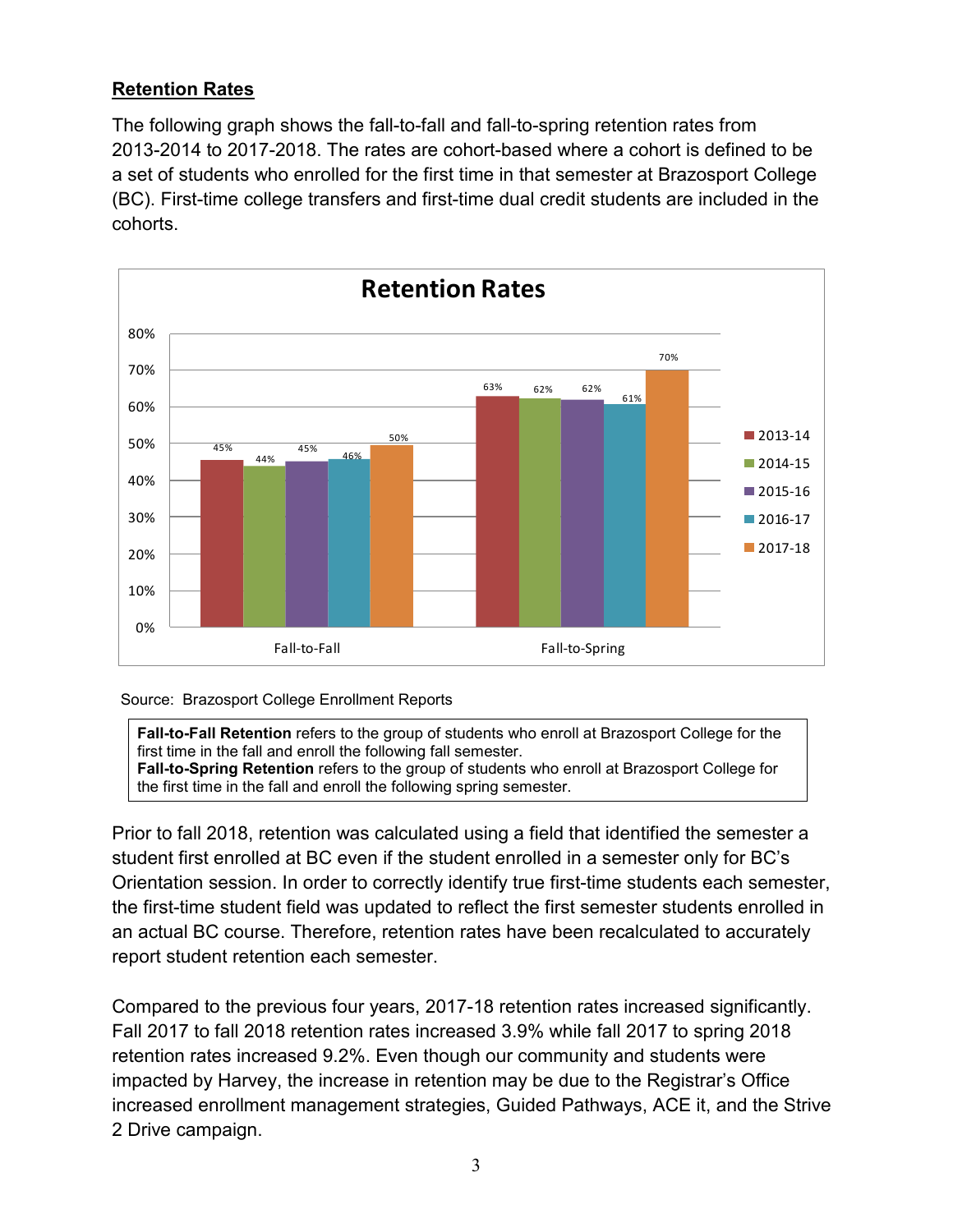### **Transitional Education Students Completing College Level Course in 2 years**

The table shows the number of first-time students who did not meet state readiness standards in math, reading, and/or writing at the time of enrollment and the percentage of students who successfully completed a college-level course in the related area within two years of enrollment.

|                               |           | Fall 2015     | Fall 2016  |               |  |
|-------------------------------|-----------|---------------|------------|---------------|--|
|                               |           |               |            |               |  |
|                               |           | Successfully  |            | Successfully  |  |
|                               | Below     | Completed     | Below      | Completed     |  |
|                               | College   | College Level | College    | College Level |  |
|                               | Readiness | Course in     | Readiness  | Course in     |  |
|                               | Standard  | 2 years       | Standard   | 2 years       |  |
|                               | n         | %             | n          | %             |  |
| <b>Below Math Standard</b>    | 192       | 17.2%         | <b>195</b> | 19.5%         |  |
| <b>Below Reading Standard</b> | 84        | 32.1%         | 76         | 38.2%         |  |
| <b>Below Writing Standard</b> | 88        | 27.3%         | 59         | 37.3%         |  |

Source: THECB Developmental Education Data (TSI)

The percentage of students who were below college readiness standards in math, reading, and/or writing and successfully completed a related college-level course in 2 years increased from the fall 2015 cohort to the fall 2016 cohort. Resources such as the Writing Center and Math Tutoring were implemented to help students achieve success in these areas.

## **Transfer Success Rates**

Transfer success is defined as a GPA of "C" or better during their first year at a university after transferring from BC. Transfer students had to have at least 30 hours of credit at BC to be included in the measure of transfer success rates. Students who were required to take transitional education (TE) courses at BC and students who were not required to take transitional education (Non-TE) courses at BC have similar success rates as shown in the figure.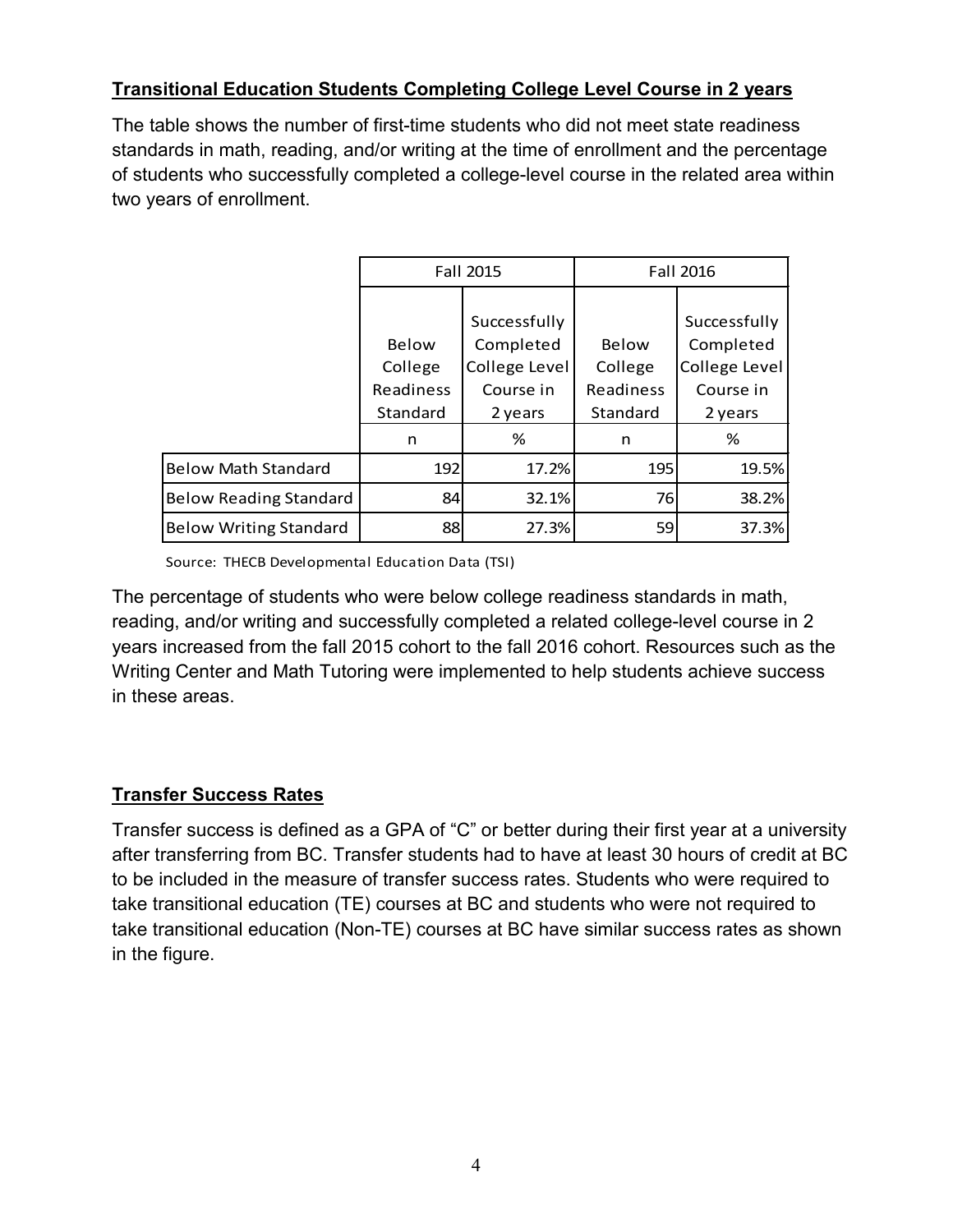

http://www.txhighereddata.org/reports/performance/ctctransfer/ Cohort: Transfer students who had at least 30 hours of credit at a community college. Success = C or better (as reported by the institution to the THECB)

TE = Transitional Education

Performance of fall 2017 TE students was comparable to the previous fall 2016 semester. The number of TE students represented by these percentages are very small which can make small numerical variations seem large when converted to percentages. During the fall 2017 semester, there were 51 students in the TE cohort and 42 of these students were successful (GPA of 2.0 or higher).

### **Four-Year Institutions Receiving Transfer Students from Brazosport College**

The following table shows the number of students who were enrolled at BC previously and transferred to a four-year institution in fall 2016, 2017, and 2018, listed by institution.

| <b>University</b>                            | <b>Number</b><br><b>Transferred</b><br><b>Fall 2016</b> | <b>Number</b><br><b>Transferred</b><br><b>Fall 2017</b> | <b>Number</b><br><b>Transferred</b><br><b>Fall 2018</b> |
|----------------------------------------------|---------------------------------------------------------|---------------------------------------------------------|---------------------------------------------------------|
| <b>Texas A&amp;M University</b>              | 117                                                     | 127                                                     | 99                                                      |
| Texas State University -<br>San Marcos       | 81                                                      | 90                                                      | 67                                                      |
| University of Houston                        | 74                                                      | 83                                                      | 72                                                      |
| University of Houston -<br><b>Clear Lake</b> | 57                                                      | 64                                                      | 68                                                      |
| <b>Sam Houston State</b><br>University       | 53                                                      | 51                                                      | 65                                                      |
| University of Texas - Austin                 | 35                                                      | 32                                                      | 20                                                      |

Source: National Student Clearinghouse.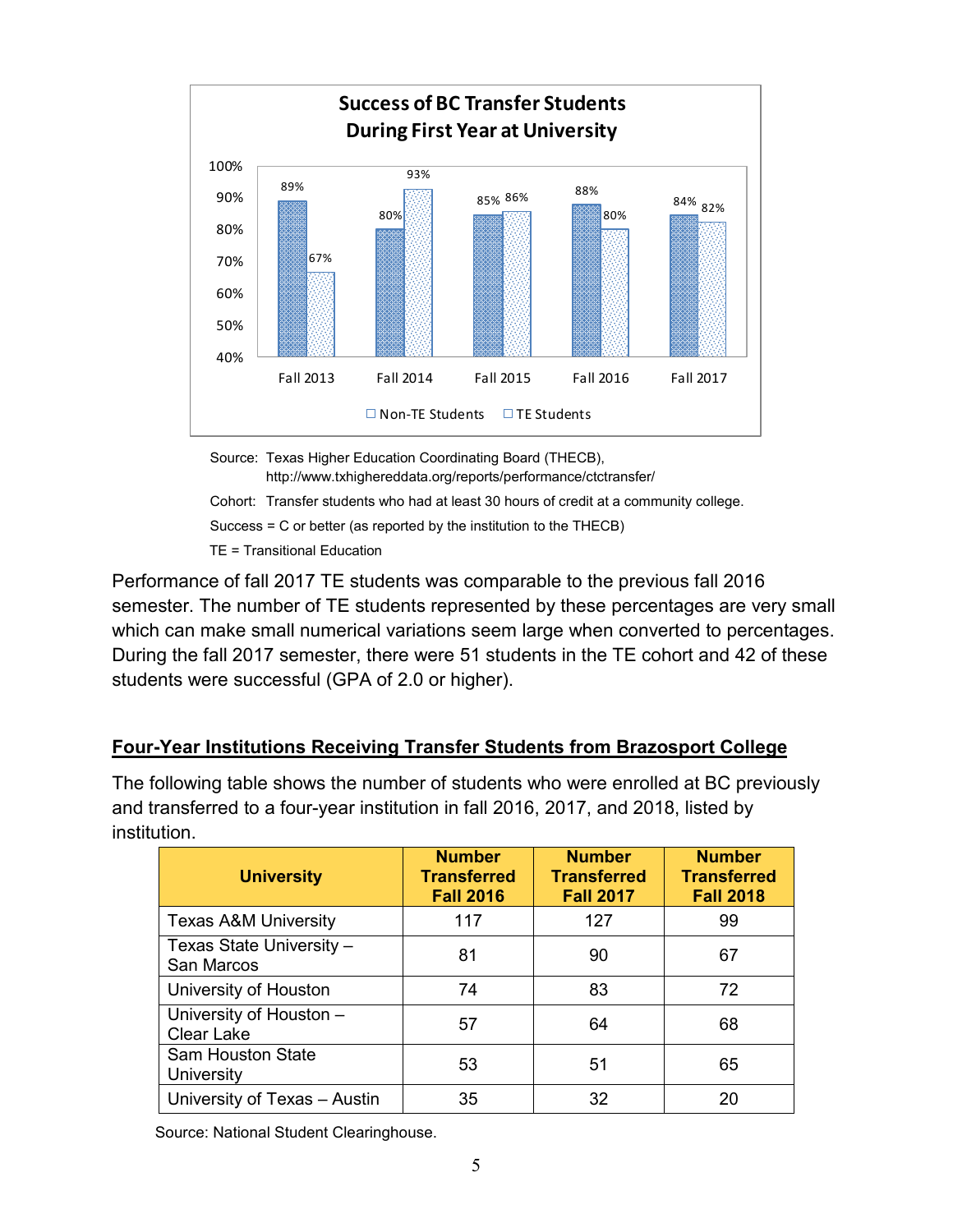### **Graduation Rates/Completion Measures**

The Texas Higher Education Coordinating Board recently published the *2019 Texas Public Higher Education Almanac* containing information on student progress in higher education and compares colleges on a number of measures. In this section, data about graduation rates and completion measures are presented. These data compare Brazosport College to statewide results for two-year public institutions.

### **Graduation Rates:**

| <b>Time Period</b> | <b>Brazosport</b><br>$Collect -$<br>Full-Time | <b>Statewide</b><br>Two-Year<br><b>Public</b><br>Institutions -<br><b>Full-Time</b> | <b>Brazosport</b><br>College $-$<br>Part-Time | <b>Statewide</b><br>Two-Year<br><b>Public</b><br>Institutions -<br>Part-Time |
|--------------------|-----------------------------------------------|-------------------------------------------------------------------------------------|-----------------------------------------------|------------------------------------------------------------------------------|
| 3-Year             | 41.4% $\int$                                  | 22.8%                                                                               | $20.0\%$ 1                                    | 11.7%                                                                        |
| 4-Year             | 47.9% $\hat{\mathbb{T}}$                      | 30.3%                                                                               | $26.0\%$ 1                                    | 18.5 %                                                                       |
| 6-Year             | 47.9%                                         | 37.0%                                                                               | 28.6%                                         | 22.6%                                                                        |

 Cohort: Graduation rates through FY 2017-18 for fall 2015, 2014, and 2012 cohorts, respectively. Source: *2019 Texas Public Higher Education Almanac*

The graduation rate measure looks at both full-time and part-time students who were first-time, credential-seeking undergraduates who graduate within three, four, or six academic years. These data show Brazosport College percentages exceeding statewide averages in all six categories.



Over the past 5 academic years, Brazosport College's 3-year and 4-year graduation rates of first-time, full-time students have increased significantly. It is difficult to determine the primary reason for the increase, but the completion efforts of the Registrar's Office and advisors are having a positive impact.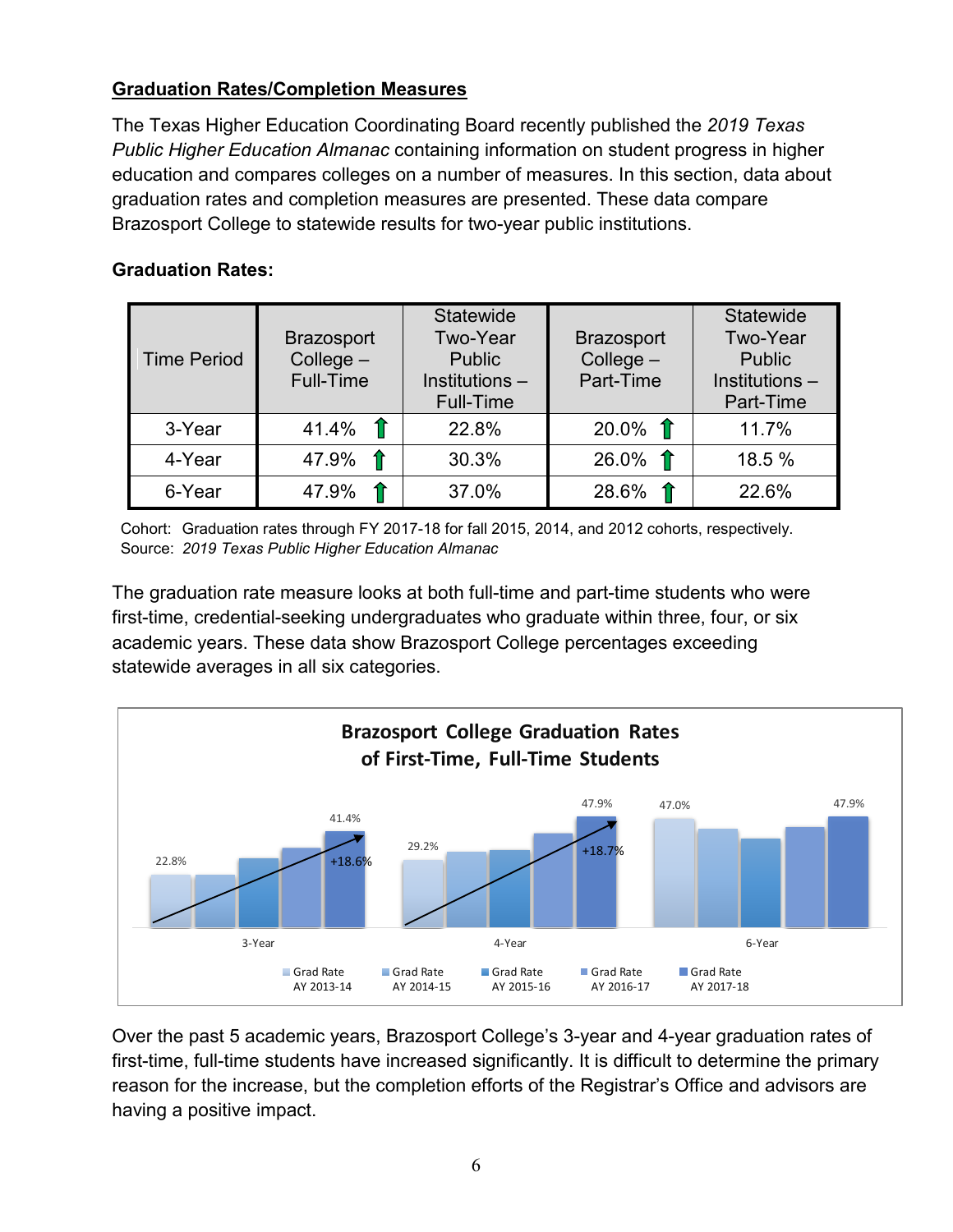#### **Completion Measures:**

| <b>Completion Measure</b>                            | <b>Brazosport</b><br>College | Statewide Two-Year<br><b>Public Institutions</b> |  |
|------------------------------------------------------|------------------------------|--------------------------------------------------|--|
| Average time to associate<br>degree (years)          | 37                           | 4.0                                              |  |
| Average semester credit<br>hours to associate degree | 79                           | 84                                               |  |

Cohort: FY2017-18 graduates

Source: *2019 Texas Public Higher Education Almanac*

Completion measures are calculated using time-to-degree and the average number of semester credit hours to complete an associate degree. The semester credit hours measure includes the number of semester credit hours attempted by students. Dual credit and developmental education hours are excluded. BC data compare favorably to statewide data: BC has a larger percentage of part-time students (80.8% compared to a statewide average of 76.7%, fall 2017), yet the average time-to-degree was less than the statewide average at two-year public institutions.

### **Community Education: Adult Basic Education**

Brazosport College's English as a Second Language (ESL) class provides instruction in oral and written English language skills. Preparatory instruction is also provided for High School Equivalency testing. Community Education is now using both the GED and the HiSET as high school equivalency exams.

The table shows progress made in the ESL, ABE and ASE programs. The completion rates are based on students' progress from pre-test to post-test. Completion rates are possibly lower due to students who were unable to return after Hurricane Harvey.

| Program                           | AY 2015-16 | AY 2016-17 | AY 2017-18 |
|-----------------------------------|------------|------------|------------|
| ESL: English as a Second Language | 65%        | 69%        | 64%        |
| ABE: Adult Basic Ed (grades 1-8)  | 63%        | 65%        | 58%        |
| ASE: Adult Secondary Ed (Low)     | 62%        | 64%        | 61%        |
| ASE: Adult Secondary Ed (High)*   | ΝA         | ΝA         | ΝA         |

## **Completion Rates**

\*Completion rates are not available for the ASE High students because of database reporting limitations.